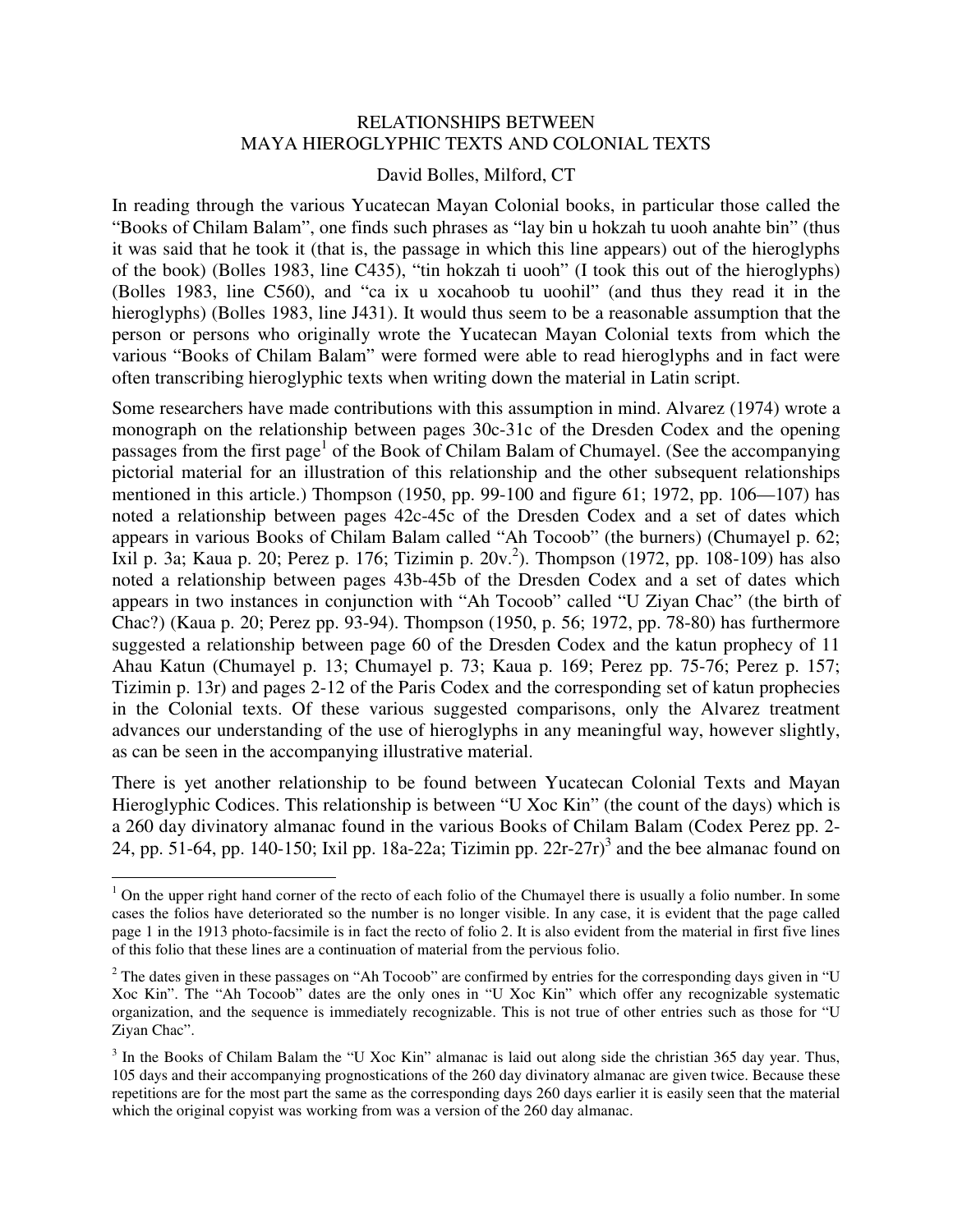pages 103b-106b of the Madrid Codex. The Madrid Codex has thirteen prognostications, one for each "Uazak Pach" or round of 20 days which make up the 260 day ritual calendar. Each prognostication covers the consecutive days "cib", "caban", and "eɔnab". The opening statement for each prognostication is "u pakal u cab" (he populates his hive). This is followed by a statement of what deity is doing the populating and what success this deity will bring. For the corresponding days in "U Xoc Kin" of the Colonial texts there are only three mentions of honey or bees on the days given by the Madrid Codex, and of these only one states "u pakal cabi" but unfortunately no mention is made of who is doing the populating nor what the outcome will be. Thus again here is an instance of the Latin script material providing no real insight into what the meaning of the hieroglyphs surrounding a known phrase are, although at least the reading "u pakal u cab" for the set of hieroglyphs which introduce each prognostication in the Madrid seems to be confirmed.

While it seems evident that many Colonial texts are derived from hieroglyphic texts, if the relationships between the to types of texts are as distant as the ones shown in this article then it seems that there is little hope of finding a Latin script text which would have a true one-to-one correspondence with a hieroglyphic text which would be of great value in helping researchers to learn more about the hieroglyphs. Efforts have been made, by Michael Owen in 1970 and more recently by myself for example, to make concordances of the various Colonial works. In part it was the hope that with these alphabetical listings a relationship could then be found between those phrases which have occurrences of Latin script concepts with known hieroglyphic values (examples: kintunyabil, bolon yocte) and the hieroglyphic material which surrounds their hieroglyphic counterparts in the various hieroglyphic texts. This has not proved to been a successful avenue of inquiry up until now, although it must be noted that a comparable concordance for hieroglyphic material has not yet been produced. The existence of such a hieroglyphic concordance might help in this endeavor.

One thing these Colonial text concordances have shown however is that there are stylized phrases which are to be found throughout the Colonial texts. For example there are those phrases which have paired words (uiilnom che, uiilnom tunich; ich luumil che, ich luumil tunich; ca emi che, ca emi tunich: the pairing of wood (che) and rock (tunich)) and those phrases which occur with some frequency (uiilnom che, uiilnom tunich; emom halal, emom chimal; etlahom ual, etlahom uɔub). These phrases and others like them would seem to be transliterations of hieroglyphic phrases. Since a considerable amount of effort has been put into seeking Latin script passages which would correspond to hieroglyphic passages with little results it seems that the possibility of finding whole Latin script passages which correspond to hieroglyphic passages is now rather remote. It is therefore with these phrases that some hope still lies in finding links to hieroglyphic phrases. An example of this sort of inquiry is to be found in John Dienhart's monograph "The Mayan Hieroglyph for Cotton". Here he indicates that there may be a relationship between "ekel nok caanal" (Bolles 1983, line D186) and cartouche 5 from Dresden 67a. While the work of identifying hieroglyphs phrase by phrase would be much slower and more prone to error than identifying hieroglyphs from whole passages, at least it seems that this is an area where some progress can be made.<sup>4</sup>

 $\overline{a}$ <sup>4</sup> Page 60, column 3 row 3 (glyph 11 in Thompson 1972, p. 79) is an example of a cartouche which occurs commonly enough in hieroglyphic texts and which one would presume would have a standard spoken form. The representations in this cartouche are clear enough, that of a flint point and a shield. In the Yucatecan Colonial texts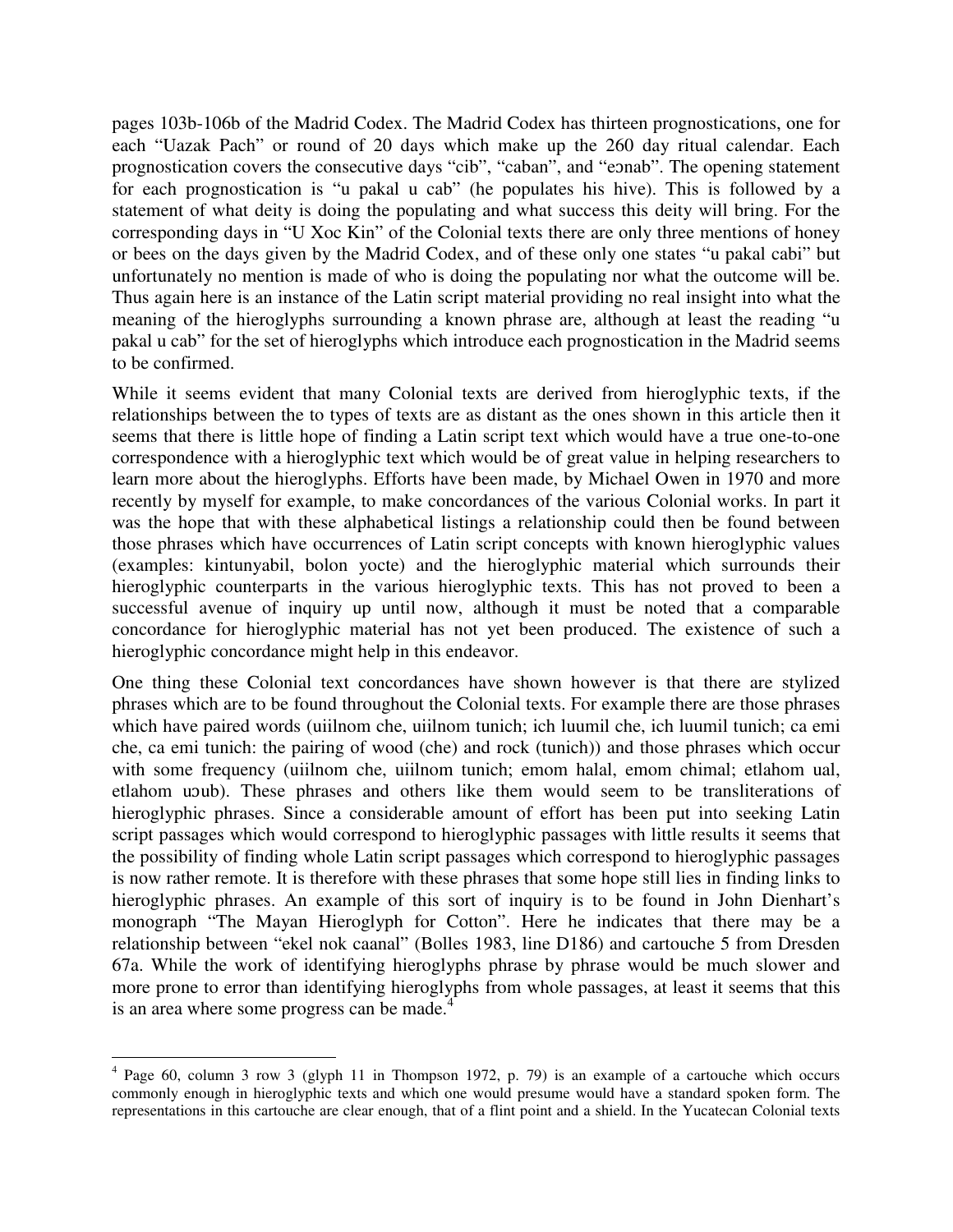There seems to be yet another avenue of approach to the usage of Colonial texts in resolving some of the problems which researchers have had in working with the hieroglyphs. That is through a better understanding of the way in which early post-conquest orthography of the Mayan language was developed and employed and the reasons behind some of the conventions of this orthography. Considering how fluid and inconsistent European languages of the time (that is, late 1500's) were when it came to spelling, it seems rather surprising that the Yucatecan Mayan language settled down seemingly quickly with a standardized orthography. Given that the Spaniards such as Landa were in their writings rather loose with spelling methods when spelling Mayan words, this in part most certainly from the Europeans' inability to distinguish between certain sounds which are vitally distinctive to the Mayan ear, and further given that the upperclass educated Mayans were rather quick to adopt the Latin alphabet, it seems probable that this educated group of Mayans had a hand in developing a Latin script orthography for their language. There are two spelling conventions in particular which merit some closer attention. One is the use of a doubled vowel in signifying a clipped or glottal-stopped vowel (examples: "haa" for ha', water; "maa" for ma', no, not; "moo" for mo', parrot). Landa, in explaining the Mayan "alphabet" gives an example for "ha" - water in which he gives the "spelling" as "a" -"ha". Here we see the possible providence of reduplicating the written vowel when the vowel is clipped or glottal-stopped. It must be said that in his example for ma' just below that the idea of vowel reduplication is not continued. The other convention is the use of -h after a vowel to indicate that the vowel has a long value.<sup>5</sup> Glyphicly we know that Landa's "ca" is combined with his "ha" giving the transitive past tense verb indicator "-cah" as seen in the word "chucah" captured. Since the "c" is actually the last consonant of the verb root "chuc" (capture) it is not certain whether the vowel "a" of the actual verb tense indicator "-ah" is being supplied by the glyph "ca" or the glyph "ha", but it has been presumed that the "a" belongs to "ca" and that the "h" is being supplied by "ha" to elongate the "a" of "ca".

It would be nice to know that there still remain stones unturned in this endeavor of looking for Latin script texts which have parallel hieroglyphic texts, but the sad fact is that those hieroglyphic texts which supplied the transcribers with material to make the Latin script transcriptions seem on the most part to be lost. Certainly such lengthy narratives as the "Cuceb" and "U Tzol Than Ah Kinoob" which both have claims that they were transcribed from hieroglyphs would require quite a few pages of hieroglyphic texts, unless of course there is something about the way hieroglyphs were employed which we don't understand. It would seem though that the almanac material in the hieroglyphic codices which provide a wealth of information sadly lacking in the limited almanac material available from the Colonial sources is

l

there are two words which are used for shield, "pacal" which is seemingly a Mayan word, and "chimal", an apparent borrowing from the Nahuatl language. "Pacal" is used only in the name "Kak u Pacal". "Chimal" on the other hand is used in the katun prophecies in conjunction with the word "halal" (arrow) to indicate war. The phrase used is "emom halal, emom chimal" (The arrow shall come down, the shield shall come down). This phrase is followed by a clause indicating upon whom these things will descend. The use of this phrase occurs in the 8th Ahau Katun of Katun Prophecies Cycle I and also the 8th Ahau Katun of Katun Prophecies Cycle II. It would seem that the proper reading of the cartouche of the flint point and shield is in fact "emom halal, emom chimal" although unfortunately we don't have here convincing evidence, such as, for example, the phrase being given in the 11th Ahau Katun in the Colonial texts which would indicate that it is linked to page 60 of the Dresden Codex.

 $<sup>5</sup>$  (Mayan vowels have five values, although one of these is a function of another. These values are clipped, regular,</sup> elongated, glided, and reduplicated, with the glided vowel being a verbal short-hand for the reduplicated one. For example, the combining the consonant "n" with the vowel "a" results in four words: na' - mother, na - house, nah verb root for earn, naah - verb root for full (of food).)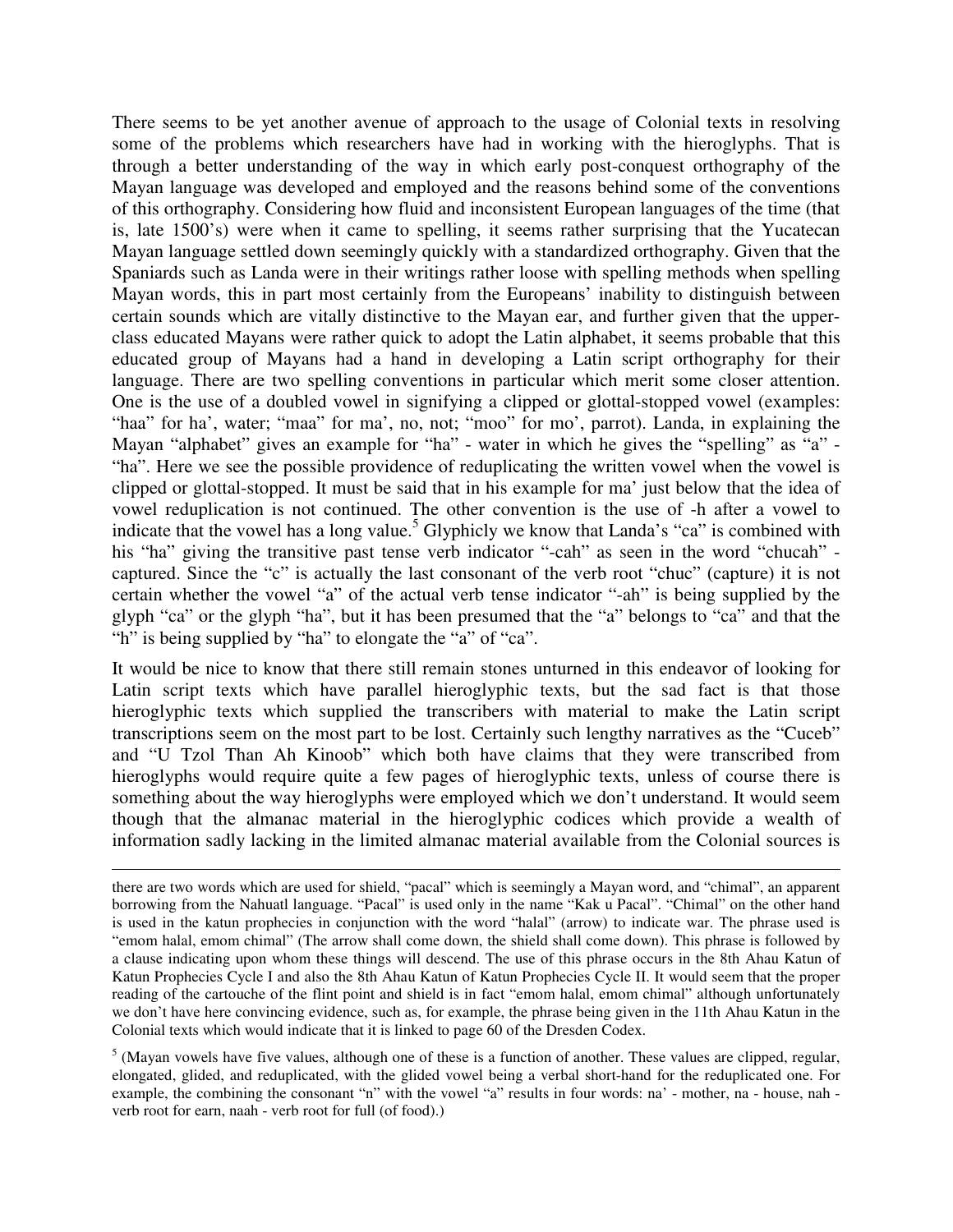indicative of the manner in which the Colonial transcribers worked, and thus we should be expecting lengthy hieroglyphic texts in the cases where lengthy Colonial texts exist, but in fact these hieroglyphic texts do not seem to exist.

### References

Alvarez, Maria Cristina

1974: Textos Coloniales del Libro de Chilam Balam de Chumayel y Textos Glificos del Codice de Dresde. Centro de Estudios Mayas, Cuaderno 10. Mexico D.F.

Bolles, David

1978, updated 1983: Post Conquest Mayan Literature Based on Pre-Columbian Sources. Private publication, printed on demand. Lee, N.H.

Chumayel, The Book of Chilam Balam of

1913: Photographic facsimile published by U. of Pennsylvania, The Museum Anthropological Publications, Vol. 5. Philadelphia.

1933: Transcription and translation by Ralph L. Roys. Carnegie Institution of Washington, Washington D. C. Second edition, 1967. U. of Oklahoma Press, Norman.

Dienhart, John M.

1984: The Mayan Hieroglyph for Cotton. Pre-Publications of the English Department of Odense University, No. 29. Odense.

Dresden Codex

1930: Line drawing facsimile. Villacorta, Carlos A. Codices Mayas. Guatemala.

1972: Photographic facsimile. J. E. S. Thompson. A Commentary on the Dresden Codex. Philadelphia.

1975: Photographic facsimile. Codex Dresdensis. Akademische Druck. Graz.

lxil, The Book of Chilam Balam of undated: Photostatic facsimile. Tozzer Library, Cambridge, Mass.

Kaua, The Book of Chilam Balam of undated: Photographic facsimile. Gates copy of Maler's photographs. Tozzer Library, Cambridge, Mass.

Landa, Fray Diego de 1966: Relacion de las Cosas de Yucatan. Ninth edition. Editorial Porrua, Mexico D.F., Mexico.

Madrid Codex

1930: Line drawing facsimile. Villacorta, Carlos A. Codices Mayas. Guatemala.

1967: Photographic facsimile. Codex Tro-Cortesianus. Akademische Druck. Graz.

Paris Codex

1930: Line drawing facsimile. Villacorta, Carios A. Codices Mayas. Guatemala.

1968: Photographic facsimile. Codex Peresianus. Akademische Druck. Graz.

Perez, Juan Pio

1837: Codex Perez. Transcript of various "Books of Chilam Balam". Manuscript now at Museo Nacional de Antropologia, Mexico D.F.

undated: Photostatic facsimile of Codex Perez. Tozzer Library, Cambridge, Mass.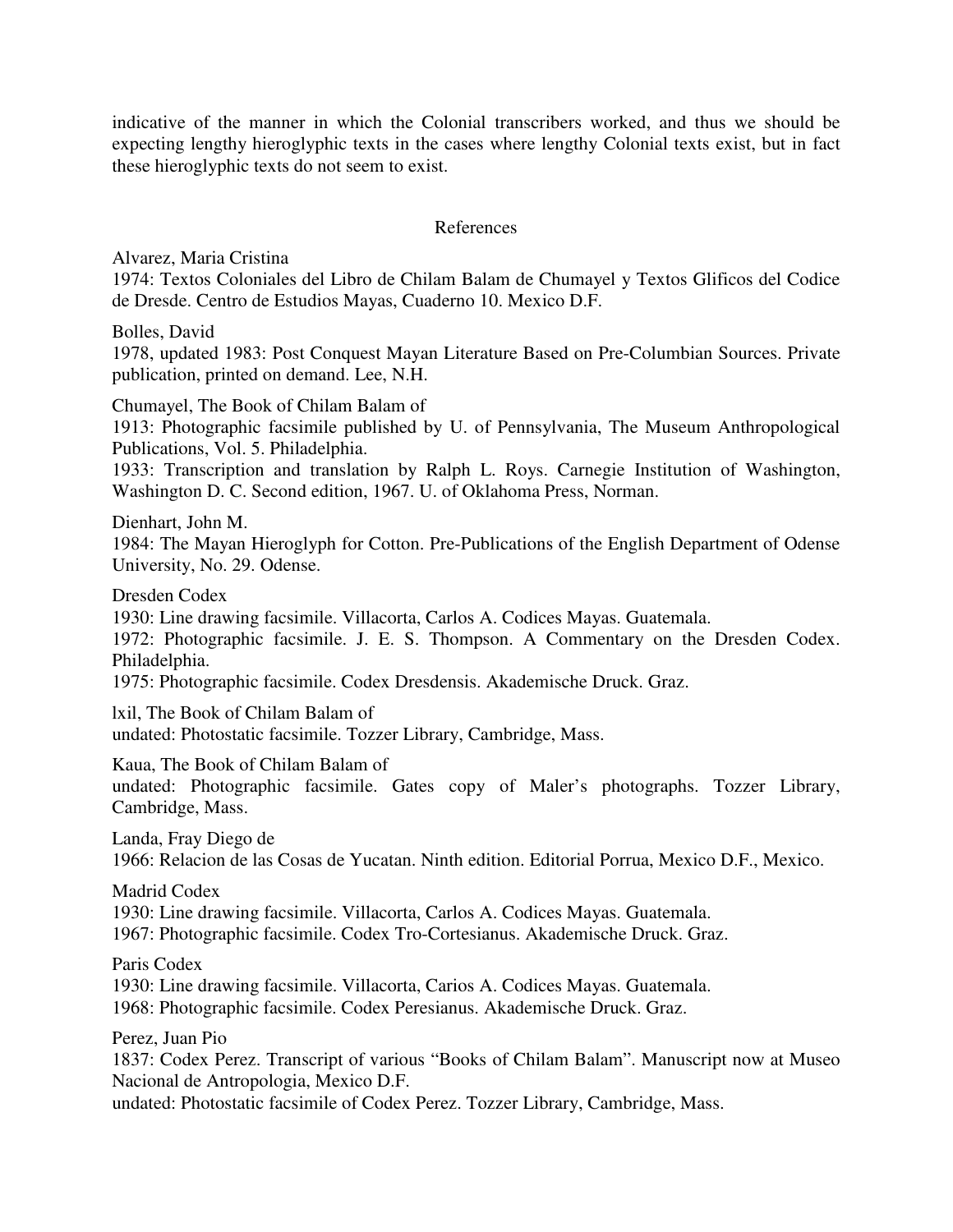Roys, Ralph L.

1933: The Book of Chilam Balam of Chumayel. Carnegie Institution of Washington, Washington D.C. Second edition, 1967: U. of Oklahoma Press, Norman.

Thompson, J. Eric S.

1950: Maya Hieroglyphic Writing. Carnegie Institution of Washington, Washington D.C. Second edition, 1960: U. of Oklahoma Press, Norman.

1972: A Commentary on the Dresden Codex. American Philosophical Society, Vol. 93, Philadelphia.

Tizimin, The Book of Chilam Balam of

1980: Photographic facsimile. El Libro de Chilam Balam de Tizimin. Akademische Druck, Graz.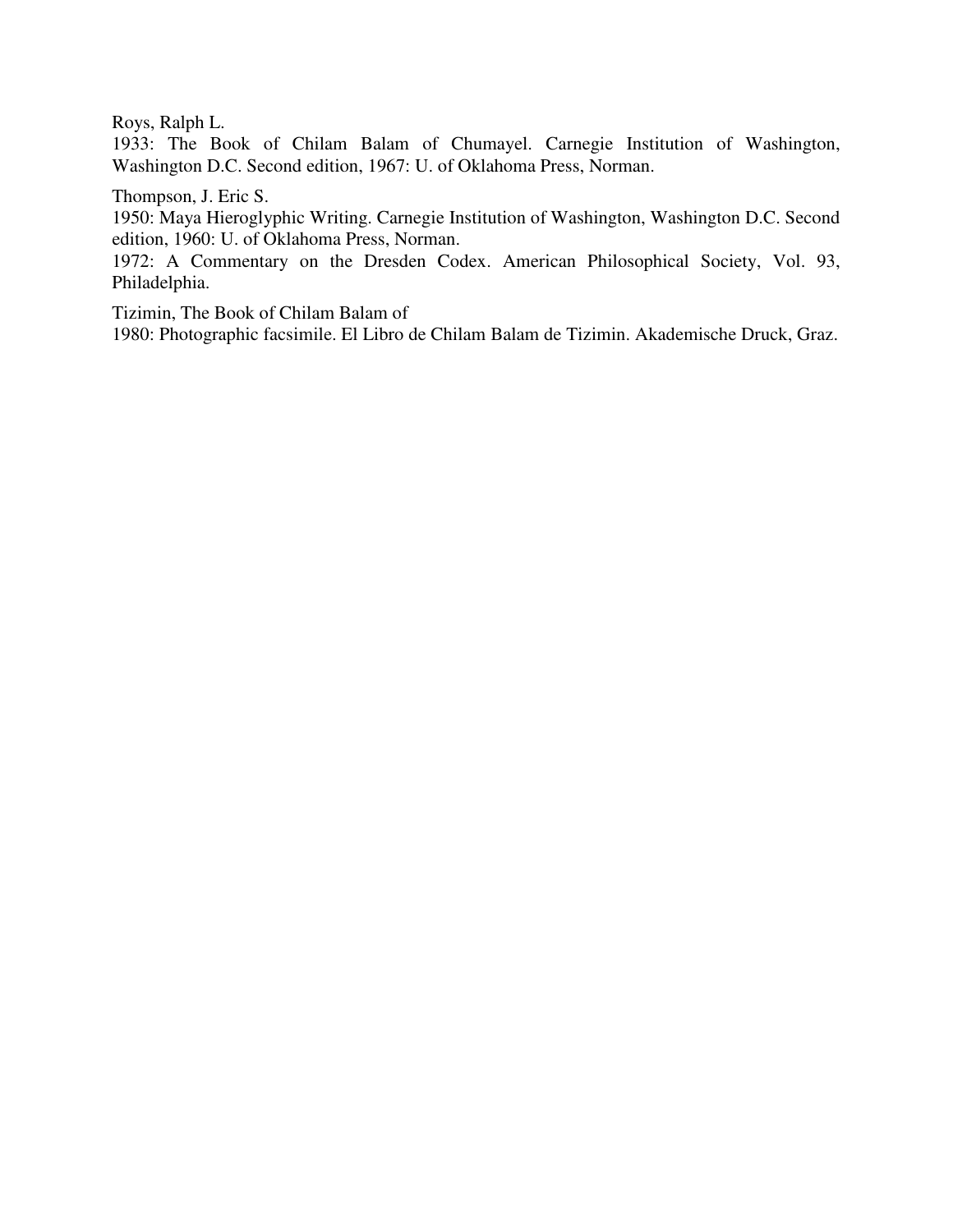## ILLUSTRATIVE MATERIAL FOR THE RELATIONSHIP BETWEEN PAGE 1 OF THE CHILAM BALAM OF CHUMAYEL AND PAGES 29c-32c OF THE DRESDEN CODEX.

Notes on Alvarez's comparison of the Dresden Codex with the first folio from The Book of Chilam Balam of Chumayel:

The material from the Chumayel is divided into two parts, called here rituals.

Ritual 1 (lines H001-H006) gives the names of the founders of the Canul, Cauich, Noh, and Pucte lineages. From the folio numbering it is clear that the first folio of the Chumayel is missing. Since it seems evident that this ritual was already begun on the now missing folio, the founder's name for the Canul image is actually not given but has been lost with the loss of the first folio. Note that there is a difference of opinion between Alvarez and myself on how the actual phrasing should be. Generally a phrase such as "u chun u uinicil" (the beginning of the people (i.e. linage)) should be preceded by a subject just as it is followed by an object as shown by Alvarez. I have therefore shown subjects for these phrases as allowed for by the original text, and go on the assumption that the subject for the first phrase has been lost with the missing folio 1.

Ritual 2 (lines H008-H039) lists the attributes of "ah muzen cab" (a deity of the bees) in his four aspects, each one with its world direction and corresponding world direction color. In editing this ritual I have made the assumption that each article mentioned (i.e. "che", "iz", "ulum", etc.) should be mentioned in each paragraph for a world direction.

Maria Cristina Alvarez (1974) believes Rituals 1 and 2 to be related to Codex Dresden, pages 30c-31c. In fact, as can be seen from the accompanying comparison of Ritual 2 with pages 29c-31c of the Codex Dresden, if Alvarez's assertion is correct there seems reason to think that Dresden 29c should be the beginning point for this comparison since that is where the ritualalmanac using glyphs T 15.667:47 and T 1.667:130 begins. It is in the glyph group starting on Dresden 29c that the world directions are given, and these are certainly an integral part of the Latin script ritual.

Alvarez relates Ritual 1 to Dresden 30c-31c mainly because of the use of the phrase "u chun", found in lines H001, H003, H004, and H005 in the phrase "u chun u uinicil". While "chun" does mean trunk or base of a plant ("u chun che", "the trunk of a tree") thereby allowing Alvarez to equate Ritual 1 with the picture accompanying Dresden 30c-31c which shows four Chacs each seated on the trunk of a tree, the word "chun" as used in the phrase "u chun u uinicil" most certainly means "the beginning of" or "the first of", the whole phrase being, as Roys translates it (1933/1967), "the first of the men of (family name)". Of course, because of the fact that there are two or more meanings for many words in the Yucatecan Mayan language puns can be often employed and the use of one "chun" in a picture when in fact the other "chun" is meant might be an example of such a pun.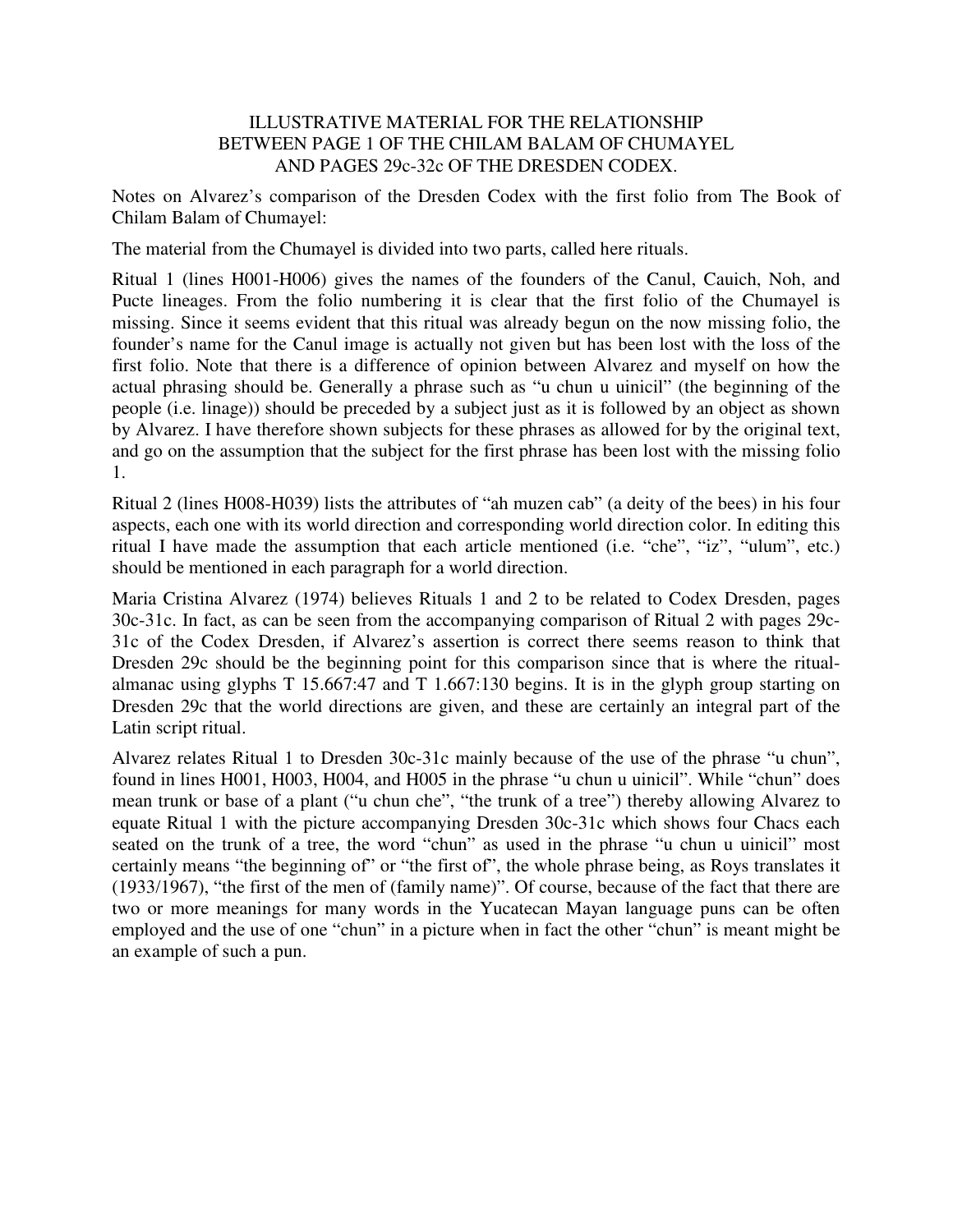SECCIÓN A

**CHUMAYEL** 

#### la. parte. Personajes

Cláusula:

- 1: u [chun] u [uinicil] ah canul-e
- $2: \t s [chn] \t s [unicil]$ cavich—e
- 3: \* [chun] u [uinicil] (ah noh) ix kan tacay u kaba
- 4: u [chun] u [uinicil] ah puch

 $\overline{2}$ 

Cláusula verbal intermedia:

bolon-p'el y-oc-ha u cananma-ob

bolon-p'el uitz u cananma-ob

#### 2a. parte

puntos cardinales, dioses, etcétera.

#### Cláusula:

- 1: chac tok tun u tunil [ah chac mucencab] [chac imix yax-che] [u dzulbal] yan [ti lakin]
- 2: [zac tok] tun u tunil u tunil ti [xaman] zax imix yax-che [u dzulbal] [zac mucencab]
- 3: ek tok tun u tunil ti [chikin] [ek imix yax-che] [u dzulbal] [(sin nombre de dios)]
- 4: kan tok tun u tunil a [nohol] irrix yaxche [has imix yax che] a [dzulbal] [(sin nombre de dios)]

Sin correspondencia

2a. parte puntos cardinales, dioses, etcétera.

"Oraciones"





#### **DRESDE**

1a. parte. Personajes o figuras

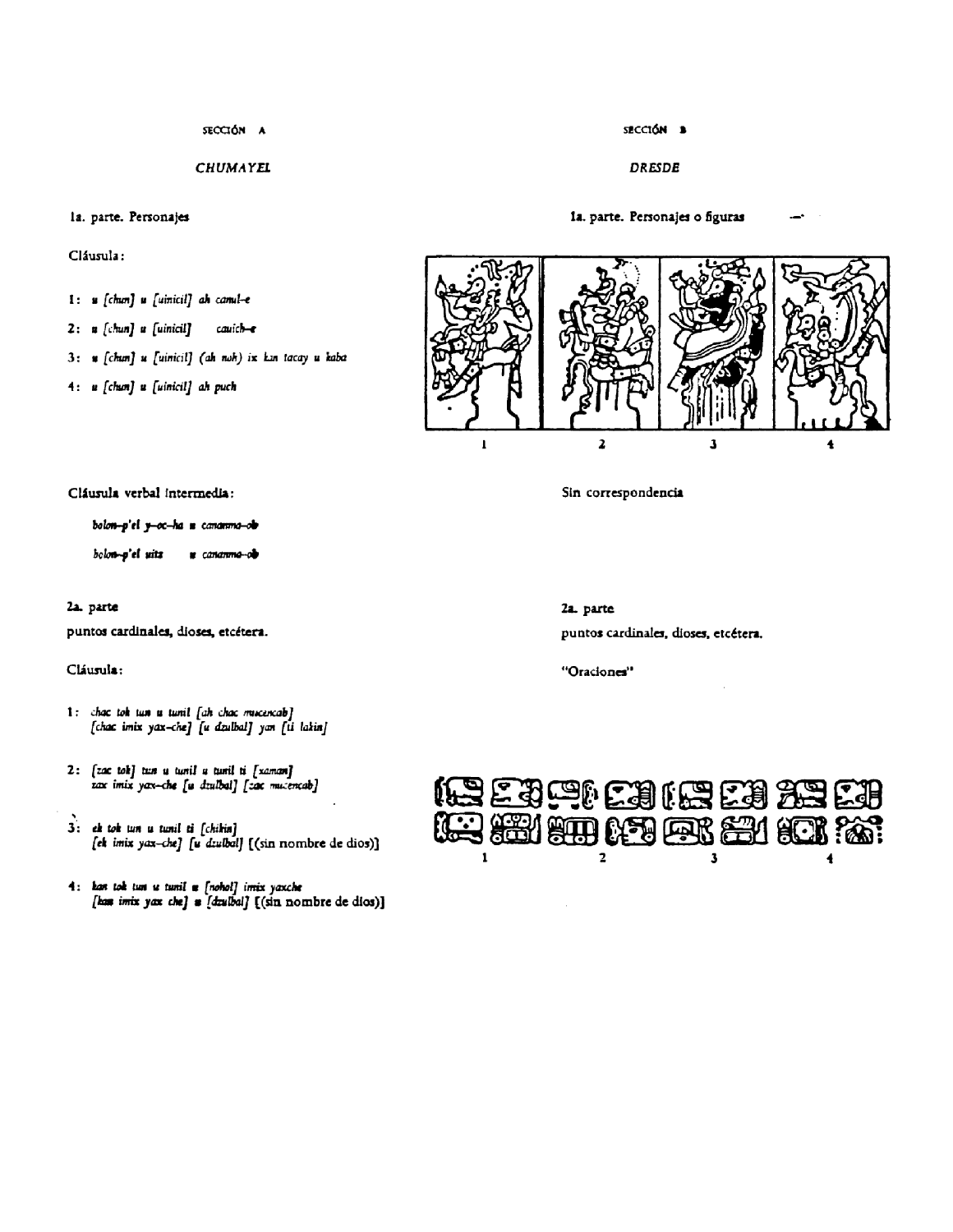### DRESDEN CODEX, PAGES 29c - 31c AND THE BOOK OF CHILAM BALAM OF CHUMAYEL

Edited version of the text from page 1 of the Chumayel:

--- --- u chun u uinicil Ah Canule. Ix zac uaxim, ix culun chacah yix mehen pazel, ek u pazel. Yaxum u chun u uinicil Ah Cauiche. Yahau Ah Nohol u chun u uinicil Ah Noh.

Kan tacay u kaba u chun u uinicil Ah Puche.

("--- --- is the progenitor of the Ah Canul lineage. White acacia, drum gumbolimbo tree is their little hut; black is their hut.<sup>6</sup> The Cotinga amabilis bird is the progenitor of the Ah Cauich lineage. The king of the southerners is the progenitor of the Ah Noh lineage. Yellow large billed tyrant is the name of the progenitor of the Ah Puch lineage.")



Pages 29c-31c of the Dresden Codex. Pp. 30c-31c show four **Chacoob** sitting on tree trunks, **chun** in Mayan. Perhaps the phrase **u chun u uinicil** is derived from this scene.

There is an intermediate sentence between the above lines and those shown on the following pages. It reads:

Bolonppel yoc ha u canaanmaob, bolonppel uitz u canaanmaob.

("They guard the nine rivers, they guard the nine hills.")<sup>7</sup>

 $\overline{a}$ 

<sup>6</sup> Roys shows an alternative translation: "the logwood tree is the hut..." The word **ek** has various meanings, among them "black" and "logwood" (*Haematoxylon campechianum*, L.) from which ink is made. However, if this ritual is in some way connected to Ritual 2 then it would seem that **pazel** (hut, arbor) should have a world direction color as is true of its synonym ɔ**ulbal** in Ritual 2. **Ek u pazel** would mean that this hut is in the west. This would also indicate that a phrase with the words **kan u pazel** ("yellow is their hut", that is, the hut in the south) is missing after the line concerning the Ah Puch lineage, a problem not uncommon in the Chumayel.

 $<sup>7</sup>$  The place name Bolonppel uitz may refer to Salinas de los Nueve Cerros on the Chixoy River in the Peten of</sup> Guatemala.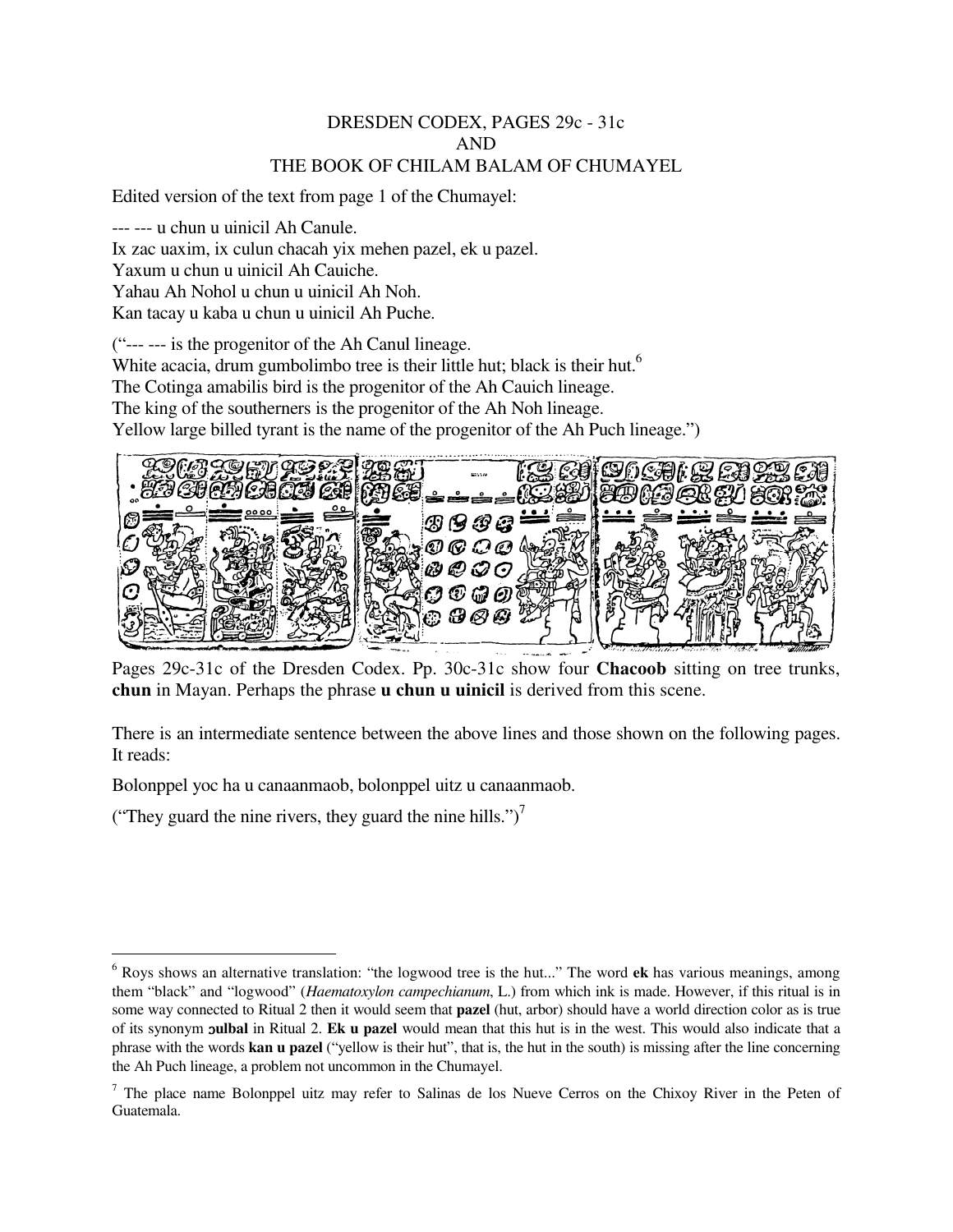## DRESDEN CODEX, PAGES 29c - 31c AND THE BOOK OF CHILAM BALAM OF CHUMAYEL

| Transliteration of<br>Glyphs in Dresden |            | Transcription of the<br>Chumayel Text                                                    |  |  |
|-----------------------------------------|------------|------------------------------------------------------------------------------------------|--|--|
| u pulbaloob                             | lakinil    | chac tok tun u tunil $=$ ah chac mucen cabe<br>chac ymix yaxche. u oul bal: yan ti lakin |  |  |
| chac xib                                | ah chac    | chacal pucte: u cheob:<br>yx chac ya ybillob yxchac ak bilob:                            |  |  |
| u pulbal                                | ah chac    | chac yx kan oulen yulumoob:<br>$Yx$ chac Opool: yiximob: =                               |  |  |
| chac imix che                           | ti lakinil |                                                                                          |  |  |
| u pulbaloob                             | xaman      | Sac tok tun u tunil: u tunil ti xaman                                                    |  |  |
| zac xib                                 | ah chac    | sac ymix yax che. u pul bal<br>sac mucen cab:<br>yx sac tun yulumob: sac yb yi bilob:    |  |  |
| u pulbal                                | ah chac    | sac yxim yiximob: $=$                                                                    |  |  |
| zac tun                                 | xaman      |                                                                                          |  |  |
| u pulbaloob                             | chikinil   | Ek tok tun: u tunil. ti chikin:                                                          |  |  |
| ek xib                                  | ah chac    | ek ymix yaxche u pul bal:<br>Yx ek hub: yixi mob:                                        |  |  |
| yulumob:<br>u pulbal                    | ah chac    | yx ek chuch ys: yisilob: yx ek ucum:<br>ek akab. Chan u nalob:                           |  |  |
| ek che                                  | chikinil   | yx ek buul: u buulob.<br>ek yb: yi bilob:                                                |  |  |
|                                         |            |                                                                                          |  |  |
| u pulbaloob                             | nohol      | kan tok tun. u nohol ymix [ya]xche:<br>kan imix yaxche: u oul balob:                     |  |  |
| kan xib                                 | ah chac    | kanal pucte u cheob:<br>yx kan pucte yibilob:                                            |  |  |
| u pulbaloob                             | ah chac    | Yx kan pucte. ucum yu lumob:<br>yx kankan nal u naloob                                   |  |  |
| ti kan che                              | nohol      | yx kan pach u buul lob.                                                                  |  |  |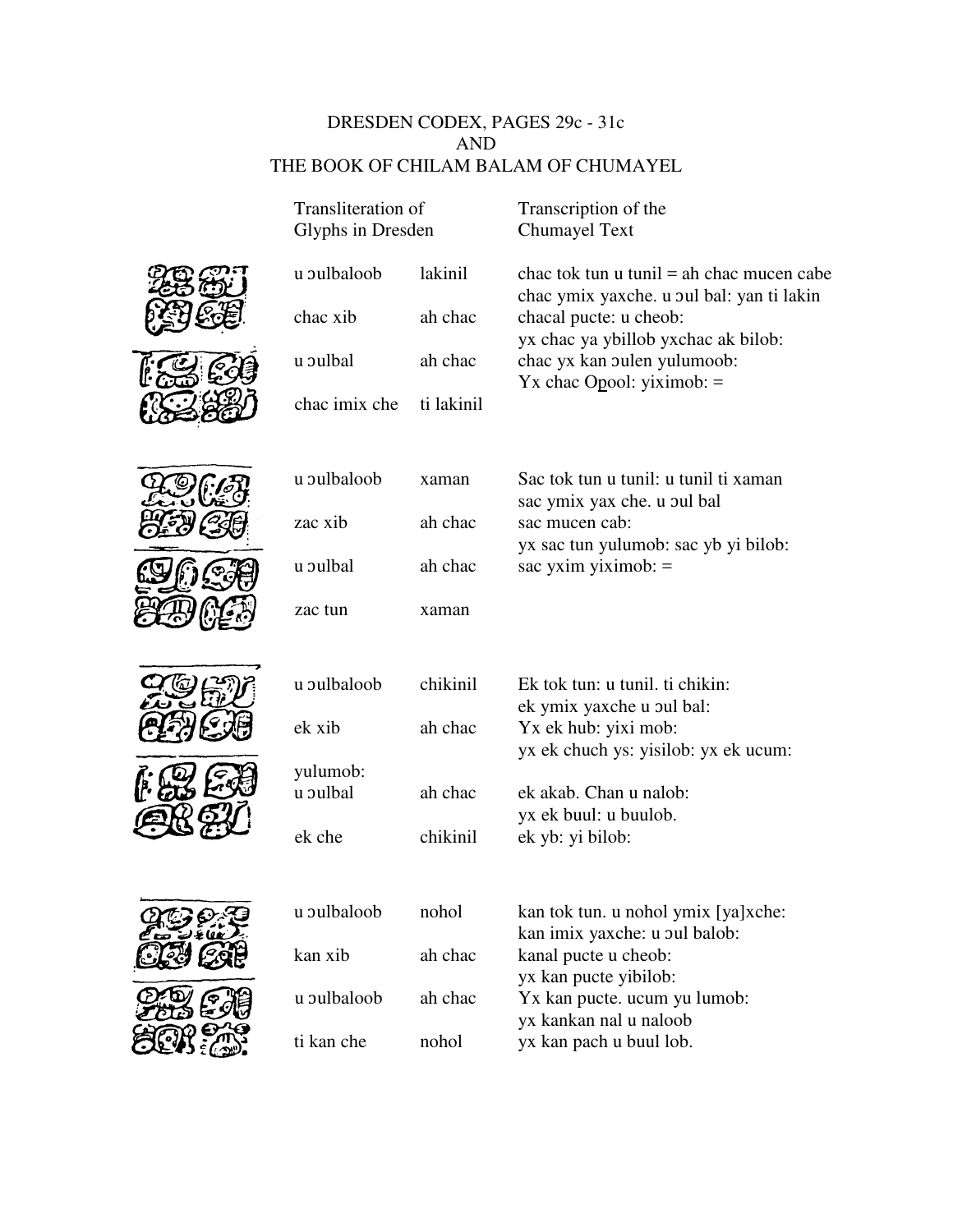| ix ek ucum yulumoob<br>ix ek hub yiximoob, ek akab chan u naloob<br>ek imix yaxche u oulbal ah ek muzen cabe<br>ek tok tun u tunil ti chikin<br>ix ek chuch iz yiziloob<br>ix ek buul u buuloob<br>ekel pucte u cheob<br>ek ib yibiloob | kan imix yaxche u oulbaloob ah kan muzen cabe<br>ix kan pucte ucum yulumoob<br>ix kankan nal u naloob<br>kan tok tun u tunil ti nohol<br>ix kan pach buul u buuloob<br>ix kan pucte yiziloob<br>kanal pucte u cheob | 6<br>יות Σ<br>痂                                                                                             |
|-----------------------------------------------------------------------------------------------------------------------------------------------------------------------------------------------------------------------------------------|---------------------------------------------------------------------------------------------------------------------------------------------------------------------------------------------------------------------|-------------------------------------------------------------------------------------------------------------|
| $\delta_{\rm s}$<br>í.<br>er<br>C<br>द<br>تھئے                                                                                                                                                                                          | ŞW.<br><b>921</b><br>ŒЕ<br>$\mathfrak{S}$<br>$\tilde{\mathcal{C}}$<br>۵<br><b>FoRP</b><br>è<br>୍ଗ<br>ଜ                                                                                                              | ⊪<br>⊪<br>٦<br>Ġ,<br>(a)<br>G.<br>and a<br>Ĕ<br>Ø.<br>-))                                                   |
| e u oulbal ah chac muzen cabe<br>tunil ti lakin<br>chac ix kan oulen yulumoob<br>ix chac opool yiximoob<br>cheob<br>iloob<br>ix chac yak yiziloob<br>ix chac ak yibiloob<br>chac imix yaxch<br>chac tok tun u<br>chacal pucte u         | u oulbal ah zac muzen cabe<br>zac tok tun u tunil ti xaman<br>yulumoob<br>ix zac pucte yiziloob<br>doer<br>zac ixim yiximoob<br>zac imix yaxche<br>ix zac tan ulum<br>zacal pucte u ch<br>zac ib yibiloob           | Ł<br>e)<br>C<br>$\frac{1}{2}$<br>િ<br>تسبيكا<br>્ર<br>္ဘ<br>아<br>تی تھا<br>تھارتی<br>G<br>$rac{1}{2}$<br>্ব |
|                                                                                                                                                                                                                                         | (ind<br><b>SAB</b><br>1920<br>SA<br>CASED<br>İ,                                                                                                                                                                     | eri<br>V<br>বাই<br>이<br>Θ<br>EC<br>°<br>$\mathcal{R}$<br>$\bullet$<br>( လျှိ<br>$\cdot$ )                   |

COMPARISON of a section from CAN TITZIL CAAN and DRESDEN pp. 29c - 31c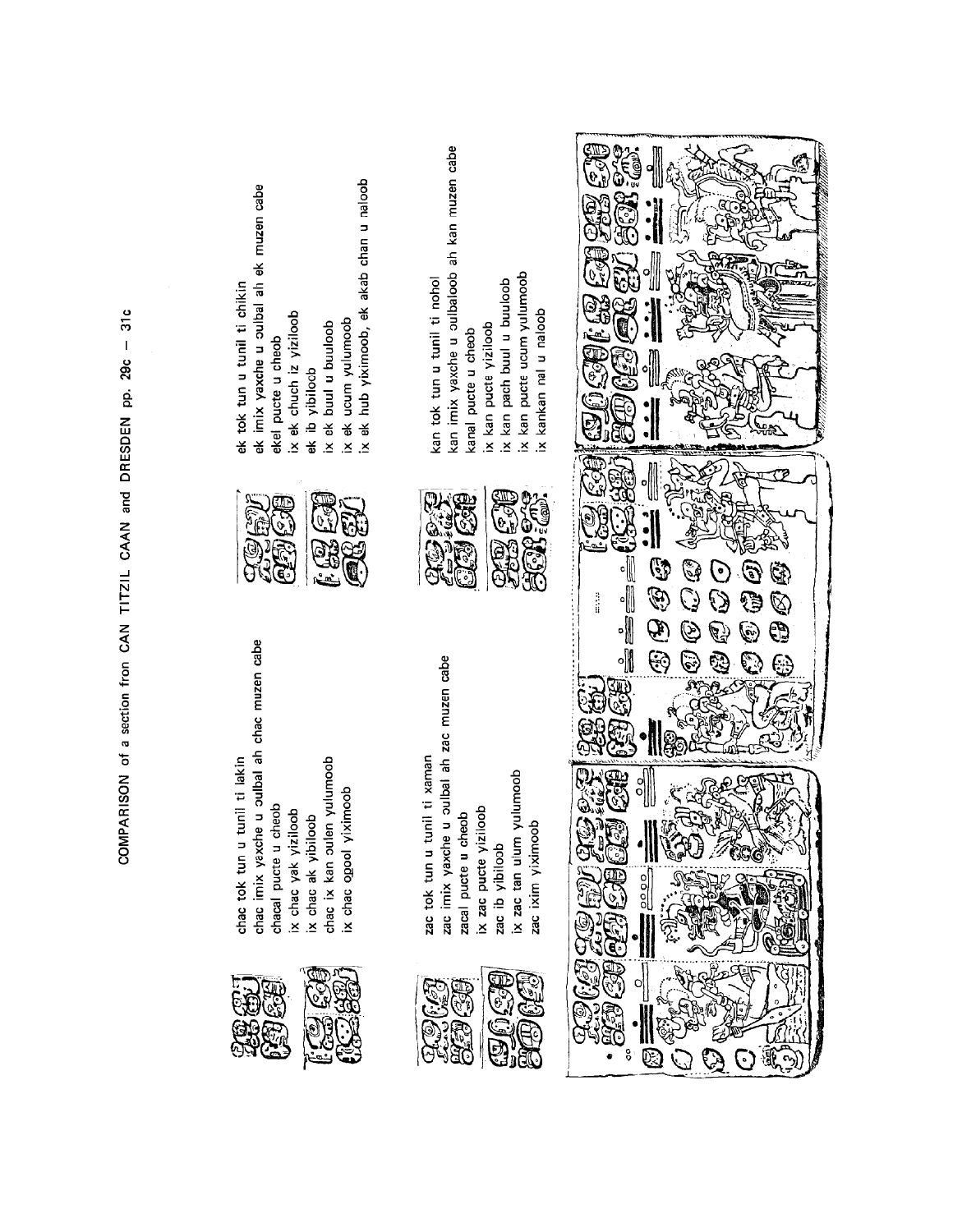### ILLUSTRATIVE MATERIAL SHOWING THE RELATIONSHIPS BETWEEN "AH TOC" AND "U ZIYAN CHAC" AND PAGES 42c-45c AND PAGES 43b-45b OF THE CODEX DRESDEN.

Notes on the comparison of material from the Dresden Codex and "Ah Tocoob" and "U Ziyan Chac" from the various "Books of Chilam Balam":

"Ah Tocoob", translated directly as "the burners", gives the dates during the 260 day "U Xoc Kin" on which the burners do certain activities. These activities are to take the fire, to begin the fire, to be titled, and to put out the fire. In "U Xoc Kin" these dates are generally substantiated. In fact, these are the only dates in "U Xoc Kin" which can be arrived at through computation whereas all other events in "U Xoc Kin" are seemingly random. In the illustration here the entries from "Ah Tocoob" are compared with the Dresden Codex, pp. 42c-45c. This relationship is suggested by Thompson (1950, pp. 99-100 and figure 61; 1972, pp. 106-107). As can be seen, very little is to be gained from this comparison, although the relationship seems to be clear. That is, the date of the first glyph from each scene in the Dresden Codex corresponds with what seems to be the principle date of each "Ah Toc" group, namely the date on which "Ah Toc" "is titled" ("yal kaba"). The world direction for this event also corresponds. Before going on to the next subject, "U Ziyan Chac", it should be noted that just as "Ah Tocoob" and "U Ziyan Chac" are textually related in the Dresden Codex ("U Ziyan Chac" appears on pp. 43b-45b of the Dresden Codex, just above "Ah Tocoob), so too are the two subjects tied together in the Kaua manuscript, p. 20, and the Codex Perez, p.94, although the material in the Codex Perez about "Ah Tocoob" is very meager, since only the word "ahtoc" is given.

"U Ziyan Chac" gives some dates for this activity (the birth of Chac?, the beginning of rain?). From the manuscript versions alone it is not readily apparent how these dates should be ordered, but upon comparison of these dates with those given on pp. 43b-45b of the Dresden Codex it becomes clear that the sequence of dates given in the Dresden are the ones to be used. How the phrase "U Ziyan Chac" is to be related to the glyphic material on the Dresden pages is not clear. Unlike "Ah Tocoob", the dates given in "U Ziyan Chac" are not substantiated by either "U Xoc Kin" or by another calendrical list of prognostications called "U Tzolaan Ah Cuch Haaboob", although the entries "U Ziyan Chac" do exist in both of these calendrical lists. That is, the entry "U Ziyan Chac" occurs randomly throughout these two calendrical lists, and attempts to come up with an ordered sequence from these entries has so far not met with success.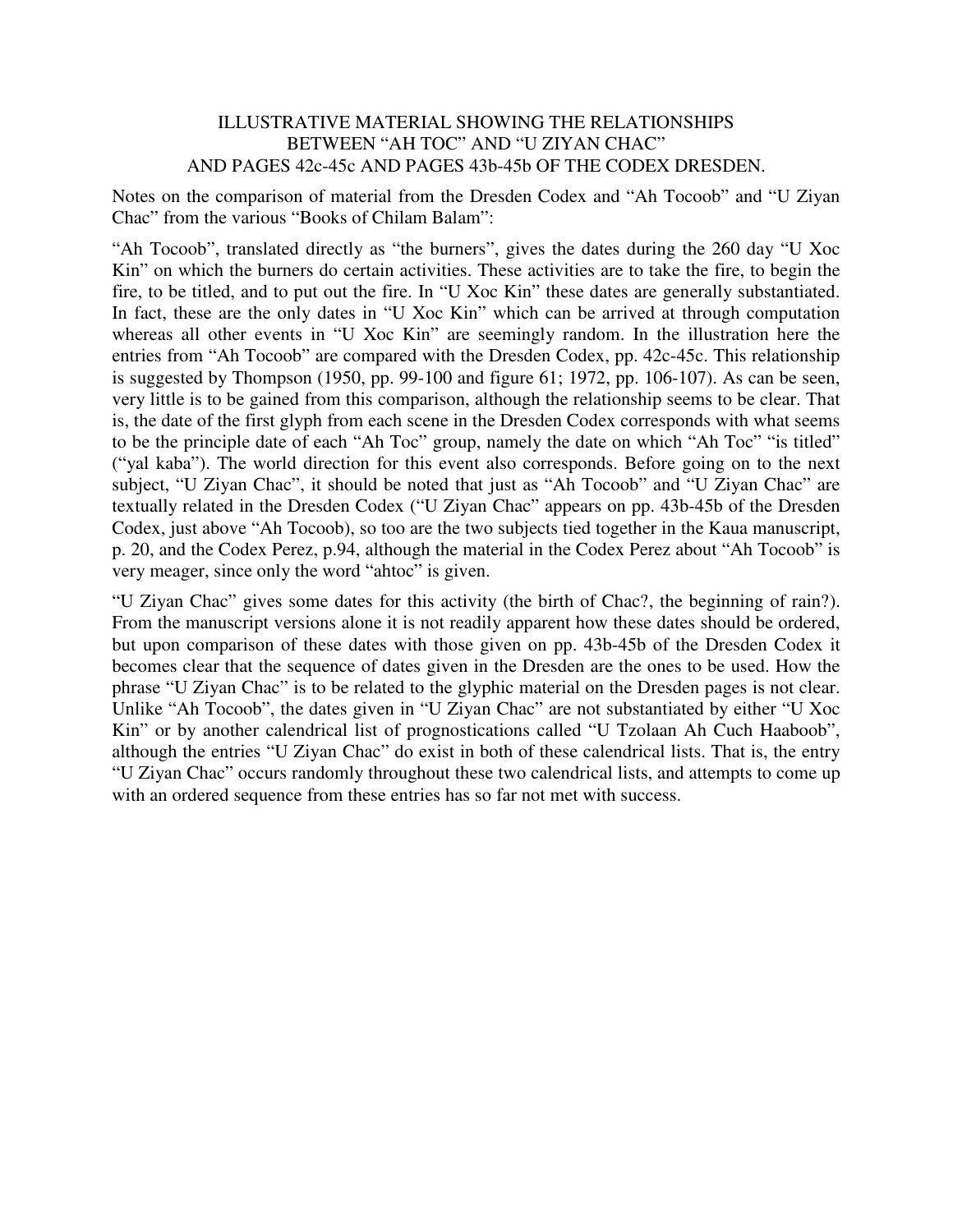

COMPARISON of AH TOCOOB and DRESDEN pp. 42-45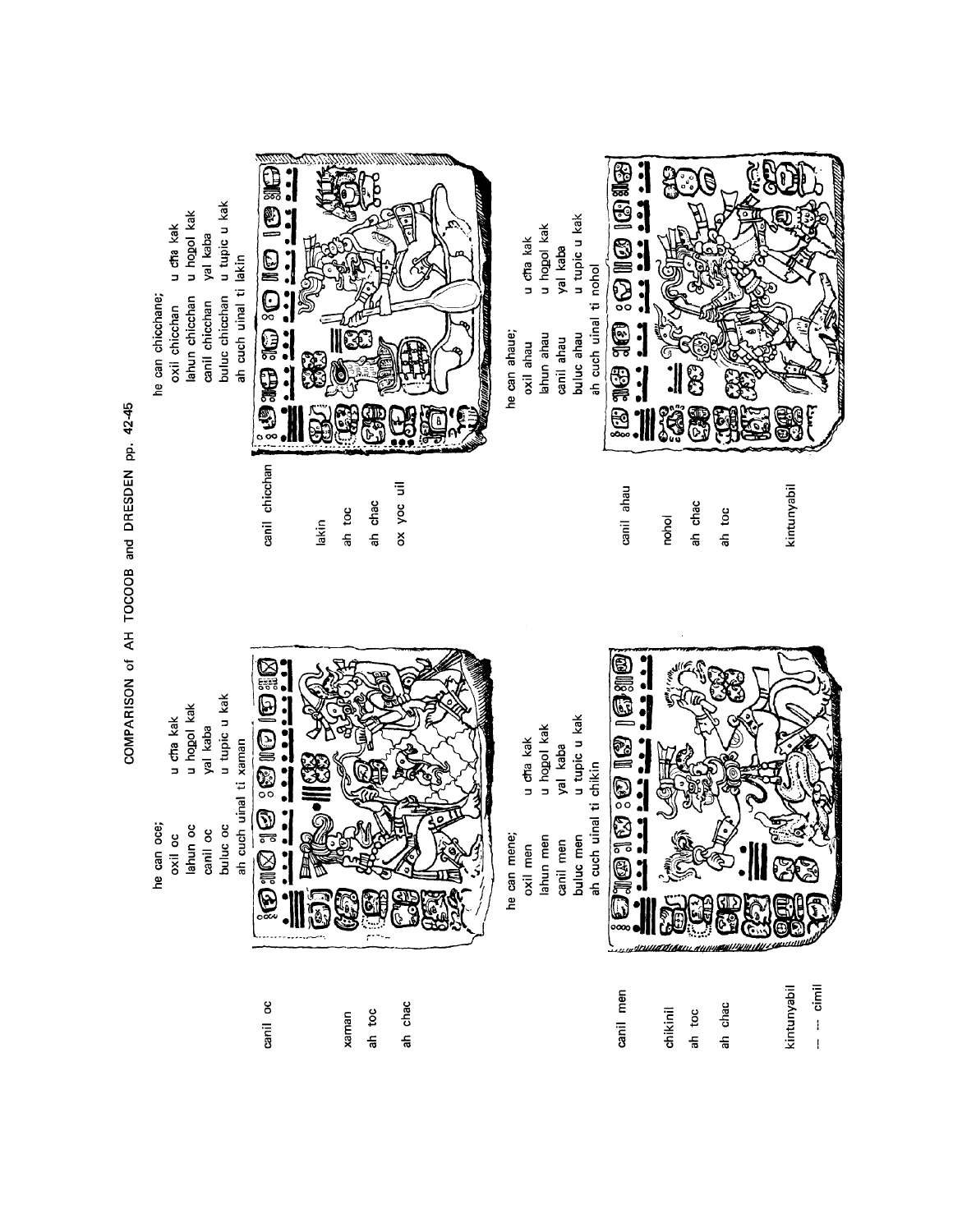|                                                                             |                                                                                                            |                                                                                             | ooo A Paperan Bar Loo                                                                                      | - 11<br><b>Service</b>                                                                                                 |                                                                                                  |                                                                                      |                                                                                                                                                        |
|-----------------------------------------------------------------------------|------------------------------------------------------------------------------------------------------------|---------------------------------------------------------------------------------------------|------------------------------------------------------------------------------------------------------------|------------------------------------------------------------------------------------------------------------------------|--------------------------------------------------------------------------------------------------|--------------------------------------------------------------------------------------|--------------------------------------------------------------------------------------------------------------------------------------------------------|
| chac<br>chac<br>chac<br>ziyan<br>ziyan<br>ziyan<br>$\overline{a}$<br>3<br>∍ | chac<br>chac<br>chac<br>chac<br>chac<br>ziyan<br>ziyan<br>ziyan<br>ziyan<br>ziyan<br>∍<br>⋍<br>∍<br>3<br>Ξ | chac<br>chac<br>chac<br>chac<br>chac<br>ziyan<br>ziyan<br>ziyan<br>ziyan<br>ziyan<br>∍<br>⊐ | chac<br>chac<br>chac<br>chac<br>chac<br>ziyan<br>ziyan<br>ziyan<br>ziyan<br>ziyan<br>∍<br>3<br>⊐<br>3<br>⊐ | chac<br>chac<br>chac<br>chac<br>chac<br>chac<br>ziyan<br>ziyan<br>ziyan<br>ziyan<br>ziyan<br>ziyan<br>5<br>3<br>5<br>⊐ | chac<br>chac<br>chac<br>chac<br>chac<br>ziyan<br>ziyan<br>ziyan<br>ziyan<br>ziyan<br>5<br>⊐<br>⊐ | chac<br>chac<br>chac<br>chac<br>ziyan<br>ziyan<br>ziyan<br>ziyan<br>∍<br>∍<br>Б<br>3 | chac<br>chac<br>chac<br>chac<br>chac<br>chac<br>chac<br>ziyan<br>ziyan<br>ziyan<br>ziyan<br>ziyan<br>ziyan<br>ziyan<br>∍<br>⊐<br>⊐<br>∍<br>∍<br>⊐<br>∍ |
| bolon chicchan<br>cabil kan<br>oxil cimi<br>Edited                          | uaxac akbal<br>bolon akbal<br>uaxac imix<br>cabil ik<br>oxil kan                                           | uaxac cauac<br>bolon imix<br>cabil ahau<br>oxil ahau<br>oxil ik                             | uaxac caban<br>bolon cauac<br>bolon caban<br>cabil eonab<br>oxil eonab                                     | uaxac men<br>bolon men<br>uaxac ben<br>cabil hiix<br>cabil cib<br>oxil cib                                             | uaxac chuen<br>bolon ben<br>cabil eb<br>oxil hiix<br>oxil eb                                     | uaxac muluc<br>bolon chuen<br>cabil oc<br>oxil oc                                    | uaxac chicchan<br>bolon muluc<br>uaxac manik<br>bolon manik<br>cabil lamat<br>cabil cimi<br>oxil lamat                                                 |
| A260                                                                        | A265                                                                                                       | A270                                                                                        | A275                                                                                                       | A280                                                                                                                   | A285                                                                                             | A290                                                                                 | A295                                                                                                                                                   |

Comparison of U Ziyan Chac and Dresden pp. 43b-45b

|                   |          |               |                               |                                |                             | $\vec{\mathcal{C}}$  | o<br>o<br>ö<br>O<br>ė<br>o<br>o | әхо<br>Į1<br>bunkal catac hunen<br>oosxau<br>Ţ1<br>polonlahnen |
|-------------------|----------|---------------|-------------------------------|--------------------------------|-----------------------------|----------------------|---------------------------------|----------------------------------------------------------------|
|                   |          |               |                               |                                | ریب                         |                      | ٥<br>ŏ                          | cse<br>Ţ1<br>polonlahuen                                       |
|                   |          | ្ត្រ          |                               |                                |                             |                      | en<br>Sl                        | pojoue<br>ņ<br>popontanen                                      |
|                   | oxil cib | O             | l                             | $\frac{1}{2}$<br>oo<br>O       | š<br>$\widehat{\mathbb{C}}$ |                      | ន្ត្រី                          | oxil cimi                                                      |
| xiid lixo         |          | ø             | $\frac{1}{2}$                 | $\frac{8}{3}$<br>֓׀֪֬֘֬֩       | QJ                          | I                    | ooo<br>ि                        | oxil kan                                                       |
|                   | qə uxo   | ¢             | $\frac{1}{2}$                 |                                | $\mathbb{C}^{\mathbb{C}}$   | $\ddot{\phantom{0}}$ | ွိ(နိ                           | oxil ik                                                        |
|                   | ovil oc  | ۰             | W                             | $\frac{0}{0}$<br>$\frac{1}{2}$ | ₩<br>☺                      |                      | ooo<br>ြ                        | oxil ahau                                                      |
| oxil lamat        |          | ۰             | W                             | $\frac{0}{2}$<br>0)            | (မြွှ) စ                    | $\bullet$            | $\circ$<br>B                    | dance lixo                                                     |
| jamal lixo        |          | o<br>ö        | š                             | င္ဂ်ိ<br>W                     | $\bullet$<br>법              | $\frac{1}{3}$<br>♦   | $\frac{1}{2}$                   | tsmsl lixo                                                     |
| oxil lamat        |          | 88<br>I       |                               | ٩<br>ွိ                        | <b>2000</b><br>₩            | ٥Ŋ                   | °°<br>೧೯                        | tamal lixo                                                     |
| <b>Jamal</b> lixo |          | $\frac{1}{2}$ | $\frac{1}{2}$<br>$\mathbf{e}$ | $\frac{6}{3}$<br>b)            | မြှု                        | j                    | ဒ္ဓိ<br>명                       | tamal lixo                                                     |
| oxil lamat        |          |               | <b>0000</b><br>0              | 0<br>$\frac{8}{6}$             | 냉                           |                      | ă<br>्ह                         | oxil lamat                                                     |
| oxil lamat        |          | ٥             | $\frac{8}{3}$<br>٤            | š                              | ुट्                         |                      | ဒ္ဓိ<br>Œ                       | ismsl lixo                                                     |
| oxil lamat        |          |               | 0<br>9<br>٥                   | $\frac{0}{0}$<br>())           | ြေခြဝေမြို့ကို              | 8)                   | ဒိ<br>÷                         | oxil lamat                                                     |
| oxil lamat        |          |               |                               |                                |                             |                      |                                 | canil apau                                                     |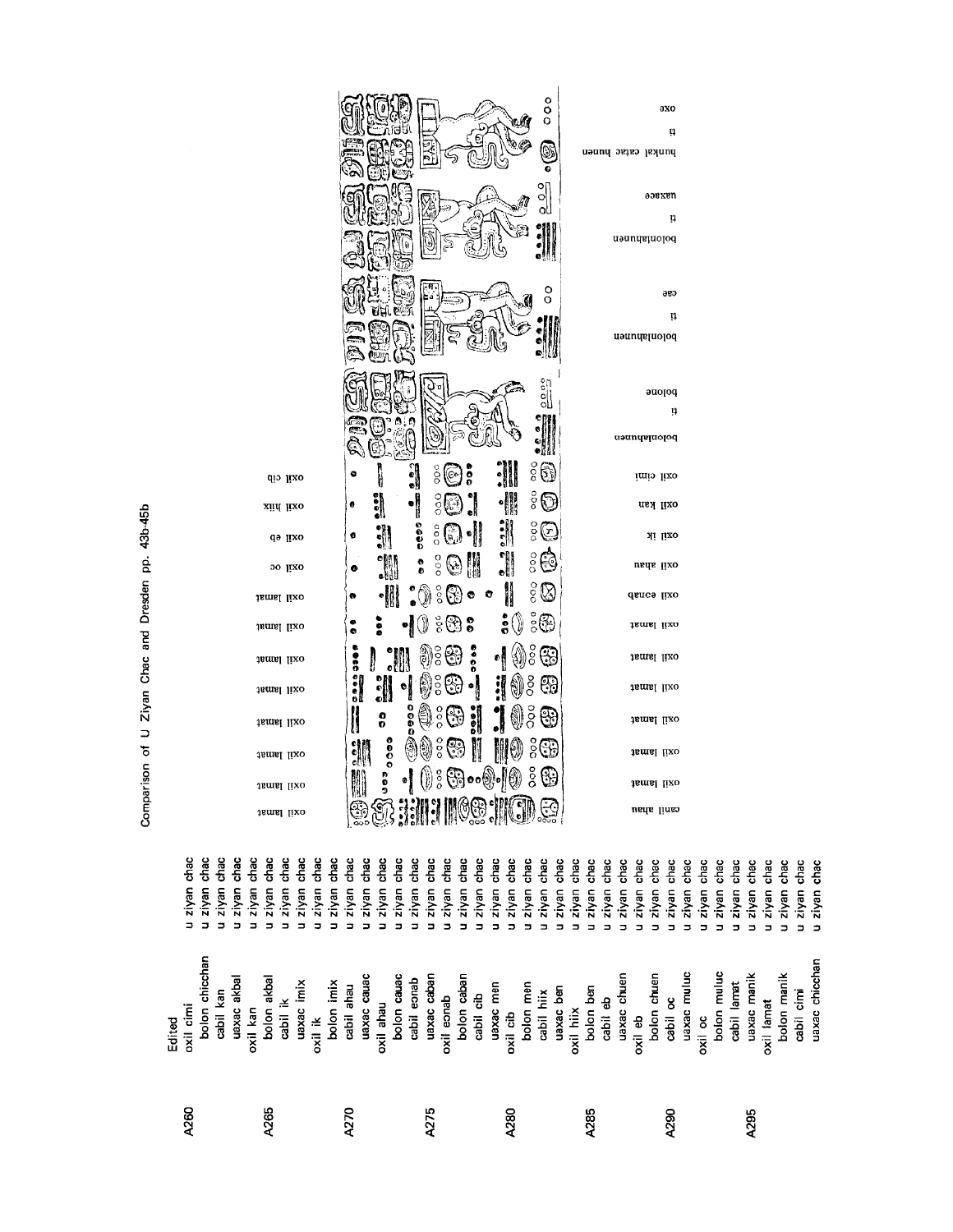## ILLUSTRATIVE MATERIAL SHOWING THE RELATIONSHIP BETWEEN THE KATUN PROPHECIES FOUND IN THE COLONIAL MANUSCRIPTS AND THE HIEROGLYPHIC MANUSCRIPTS.

Notes on the relationships between the Colonial material on Katun Prophecies and the Hieroglyphic material on Katun Prophecies presented in the Codices Dresden:

In every Katun Prophecy from the series of Katun Prophecies known as "U Uuɔ Katunoob I" and "U Uuɔ Katunoob II" there are certain phrases in both of the series which are the same or which express similar ideas. These common phrases seem to be the core of the of the katun prophecies, intimating that there may well have been some basic formula upon which katun prophecies were built. This basic formula may well have been written down in hieroglyphs. There seems to be an example of a basic formula for the 11 Ahau Katun on page 60 of the Dresden Codex although on initial inspection there are few directly relatable ideas expressed in the known glyphs which are also to be found in either of the Colonial katun prophecies dealing with 11 Ahau Katun. The Paris Codex also has a series of katun prophecies, but again there seems to be little presently known material relatable to the Colonial material on the katun prophecies.

The following example presents only the material available for the Katun Prophecy for 11 Ahau Katun from the Colonial texts and from the Codices of Dresden.

## DRESDEN P. 60 AS A KATUN PROPHECY

Page 60 of the Dresden Codex is thought to be the first page of a U Uup Katun prophecy cycle. Thompson, in his "A Commentary of the Dresden Codex" (pp. 78-80) gives his reason why he feels that the rest of the pages dealing with this matter are missing.

Thompson also gives a number of reasons why he feels that the material on this page is a Katun prophecy, and in particular for the 11 Ahau Katun. One is that the hieroglyph for Katun 11 Ahau is given in glyph 13. Another is the appearance of the hieroglyph for the god Bolon Yocte, shown in glyph 7 and again in glyph 20. On line D007 of the 11 Ahau Katun prophecy Bolon Yocte is mentioned. (Pecnom pax, pecnom zoot Ah Bolon Yocte / the drum and the rattle of Ah Bolon Yocte shall resound) However, there are two other instances of the mention of Bolon Yocte, in line C039 of the Cuceb and in line D553 of the 13 Ahau Katun prophecy. There is another appearance of Bolon Yocte, on page 23 of the Ritual of the Bacabs.

In his commentary Thompson notes that glyph 11 represents war. There is in fact a stock phrase which indicates this, "emom halal, emom chimal" (the arrow shall descend, the shield shall descend). This phrase is to be found in line D363 of the prophecy for 8 Ahau Katun, series I and again in line E674, in the prophecy for 8 Ahau Katun, series II.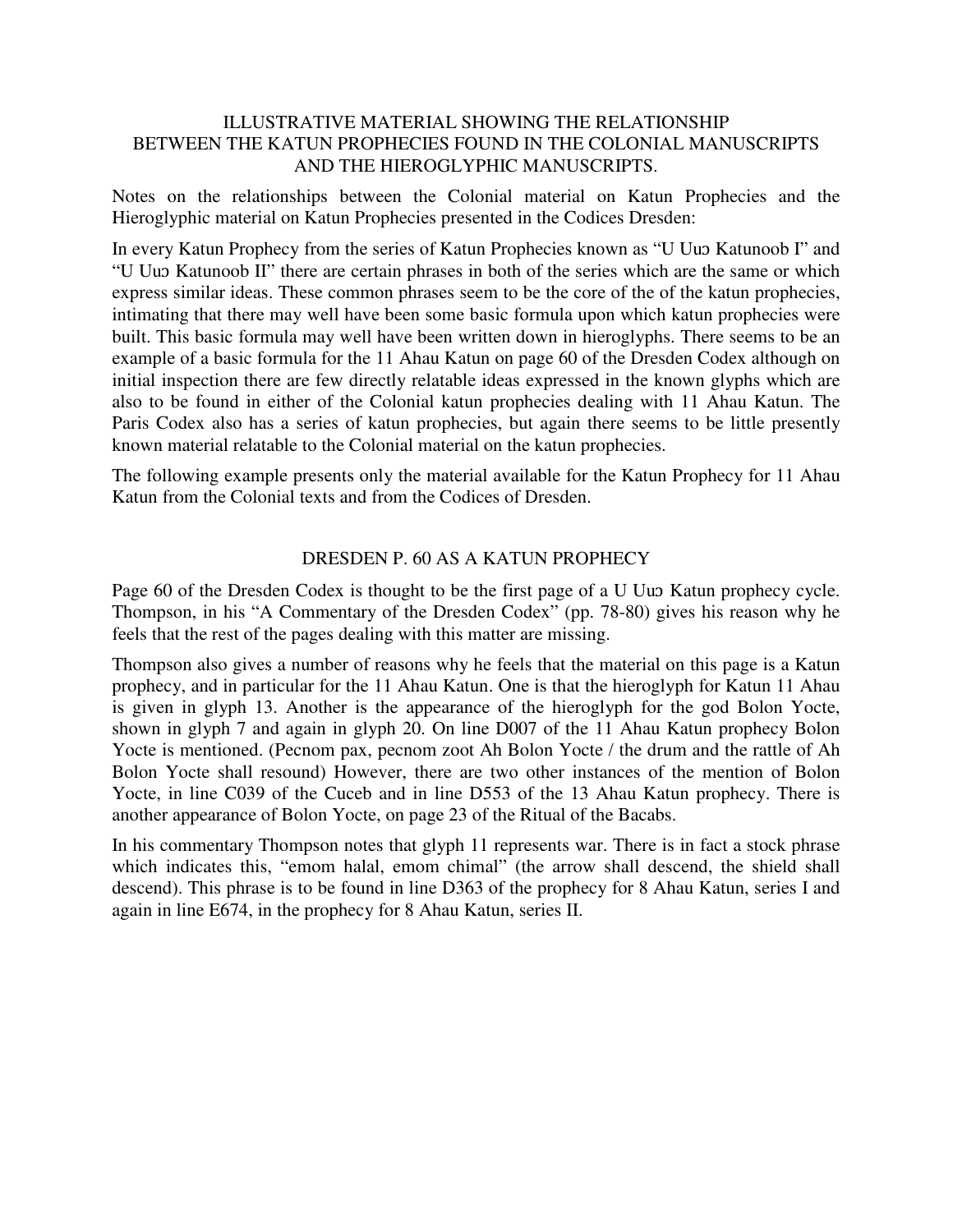# DRESDEN P. 60